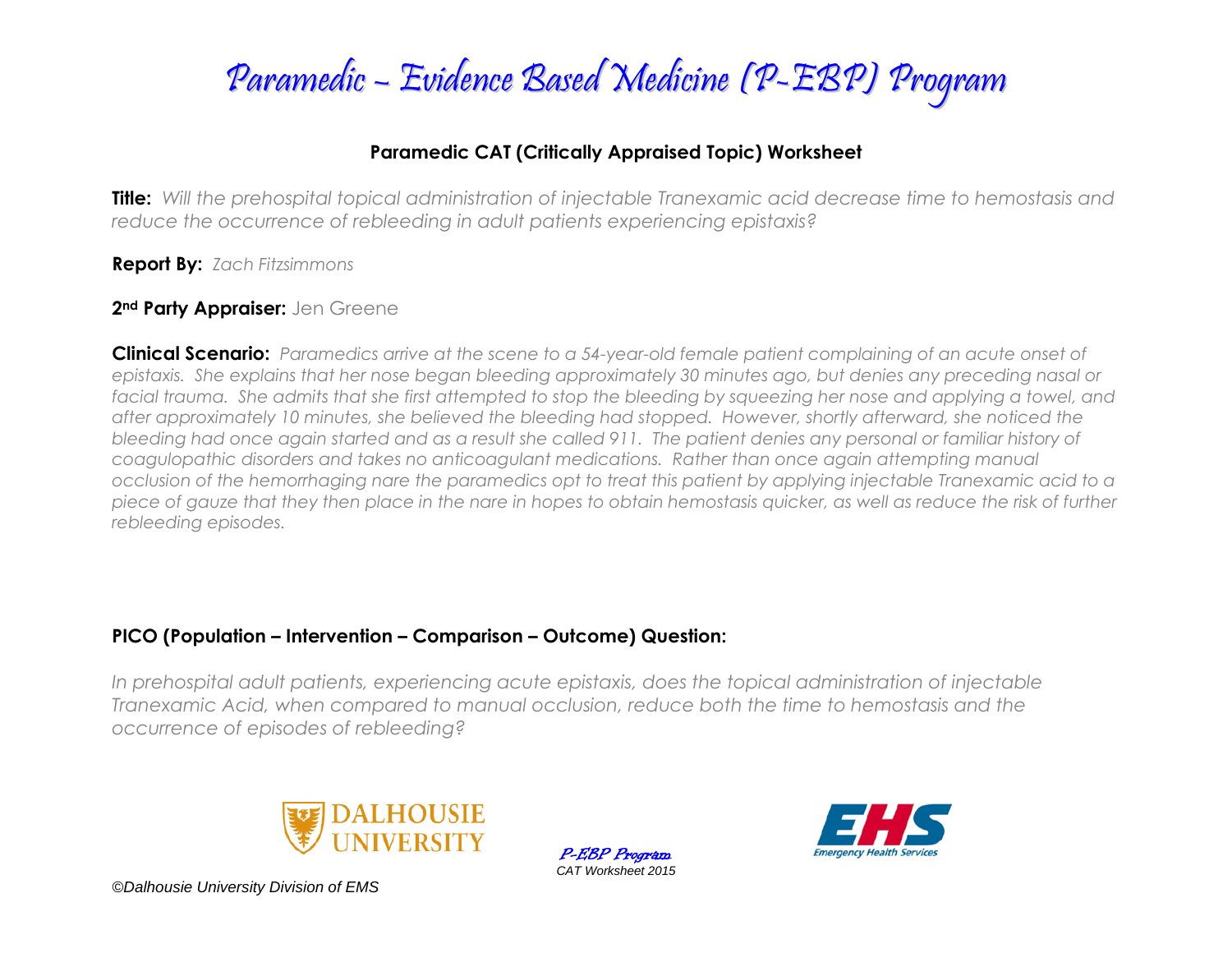#### **Search Strategy:**

*((("Epistaxis"[Mesh] OR epistaxis OR nosebleed OR rhinorrhag\* OR nasal haemorrhag\*))) AND ((("Tranexamic Acid"[Mesh] OR tranexamic acid OR TXA OR antifibrinolytic)))*

#### **Search Outcome:**

*119*

#### **Relevant Papers:**

| <b>AUTHOR, DATE</b> | POPULATION:<br>SAMPLE<br><b>CHARACTERISTICS</b>                          | <b>DESIGN (LOE)</b>                                                                        | <b>OUTCOMES</b>                                                                                                                                                                                                                                                                                                                                                     | <b>RESULTS</b>                                                                                                                                                                                                                                                                                                                                                       | STRENGTHS/WEAKNESSES                                                                                                                                                                                                                                                                                                                                                         |
|---------------------|--------------------------------------------------------------------------|--------------------------------------------------------------------------------------------|---------------------------------------------------------------------------------------------------------------------------------------------------------------------------------------------------------------------------------------------------------------------------------------------------------------------------------------------------------------------|----------------------------------------------------------------------------------------------------------------------------------------------------------------------------------------------------------------------------------------------------------------------------------------------------------------------------------------------------------------------|------------------------------------------------------------------------------------------------------------------------------------------------------------------------------------------------------------------------------------------------------------------------------------------------------------------------------------------------------------------------------|
| Zahed R. 2013       | 216 Emergency<br>Department<br>patients with acute<br>anterior epistaxis | Randomized<br>Control Trial<br>LOE 1<br>Topical TXA vs<br><b>Anterior Nasal</b><br>Packing | - Frequency of hemostasis<br>within 10 minutes of<br>treatment onset<br>- Frequency of patients<br>experiencing rebleeding<br>within 24 hours after<br>treatment<br>- Frequency of patients<br>experiencing rebleeding<br>within 7 days after treatment<br>- Patient time to discharge<br>from the ED<br>- Patient satisfaction<br>- Prevalence of<br>complications | Within 10 minutes of<br>treatment, 71% of TXA group<br>achieved hemostasis<br>compared to 31.2% of nasal<br>packing (p<0.001)<br>Rebleeding within 24 hours of<br>treatment was reported in<br>4.7% of the TXA group and<br>12.8% of the nasal packing<br>group $(p=0.034)$<br>Rebleeding within 7 days of<br>treatment was reported in<br>2.8% of the TXA group and | No study flaws were found.<br>Sample size calculation was<br>performed and resulted in 91<br>patients needed.<br>Investigators increased this<br>number by 20% with the<br>intent to enroll 110 patients in<br>each group. Final enrollment<br>was 109 in nasal packing<br>and 107 in TXA group<br>Randomization was done<br>well. Attempted double<br>blinding by having RN |



P-EBP Program *CAT Worksheet 2015*

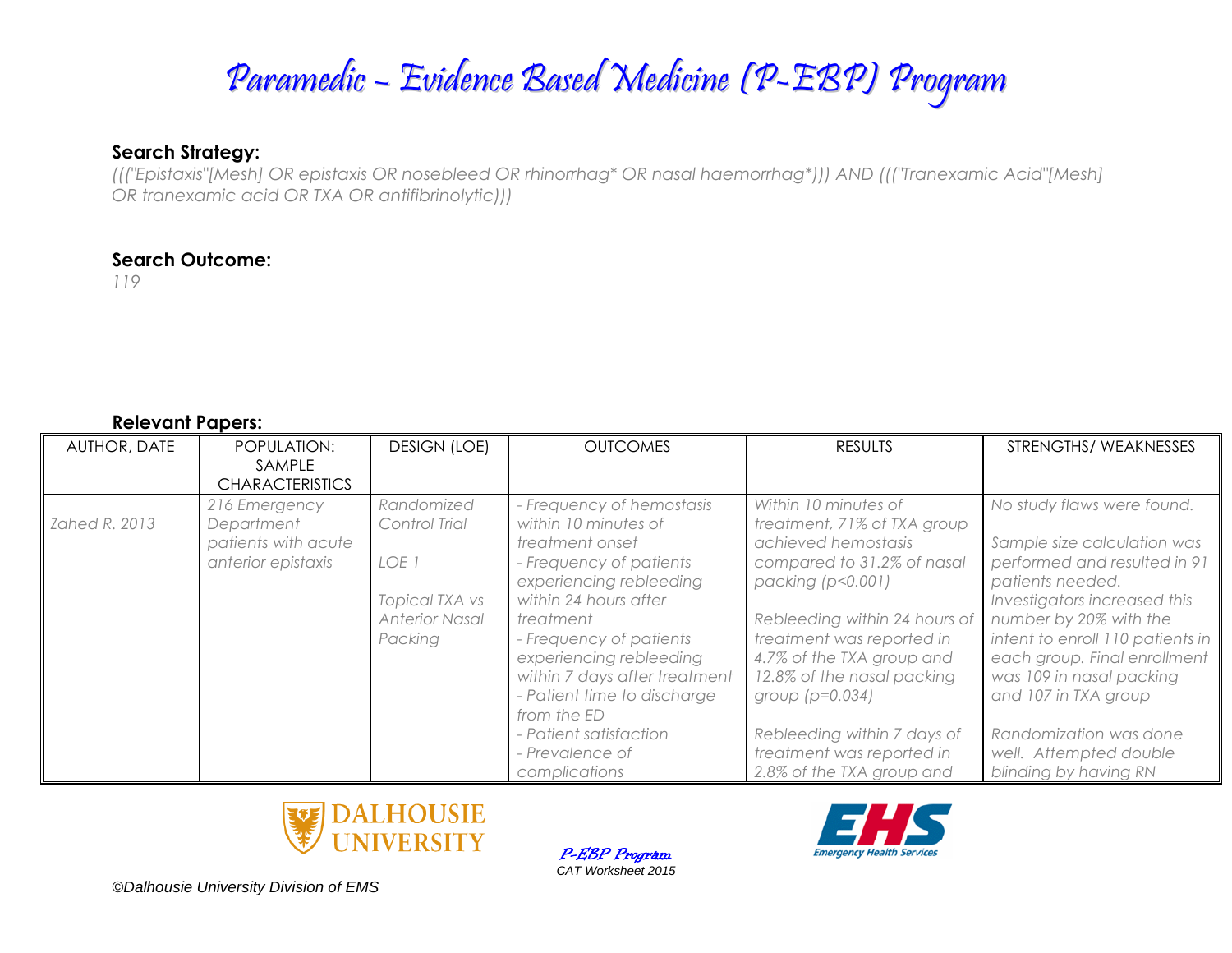|               |                    |                       | (nausea/vomiting and          | 11% of the nasal packing                                  | prepare unmarked               |
|---------------|--------------------|-----------------------|-------------------------------|-----------------------------------------------------------|--------------------------------|
|               |                    |                       | intolerance)                  | group $(p=0.018)$                                         | medications based on           |
|               |                    |                       |                               |                                                           | randomization. However,        |
|               |                    |                       |                               | 95.3% of the TXA group were                               | due to color, smell, etc. of   |
|               |                    |                       |                               | discharged in 2 hours,                                    | medications, true blinding     |
|               |                    |                       |                               | compared to only 6.4% of                                  | wasn't achieved.               |
|               |                    |                       |                               | the nasal packing group                                   |                                |
|               |                    |                       |                               | (p<0.001)                                                 | Very generalizable to the      |
|               |                    |                       |                               |                                                           | EMS setting as we can          |
|               |                    |                       |                               | On a 0-10 rating scale,                                   | determine almost all           |
|               |                    |                       |                               | patient satisfaction was                                  | inclusion criteria (with the   |
|               |                    |                       |                               | higher in the TXA group $(8.5 \pm$                        | exception of the INR), see     |
|               |                    |                       |                               | 1.7) than the nasal packing                               | this patient population        |
|               |                    |                       |                               | group $(4.4 \pm 1.8)$ (p<0.001)                           | frequently and can easily      |
|               |                    |                       |                               |                                                           | administer this medication     |
|               |                    |                       |                               | There was no statistical                                  | using the same method.         |
|               |                    |                       |                               | significance found between<br>both groups with respect to |                                |
|               |                    |                       |                               | complications.                                            |                                |
|               | 124 Emergency      | Randomized            | - Frequency of hemostasis     | Within 10 minutes of                                      | Good quality RCT with solid    |
|               | Department         | Control Trial         | within 10 minutes of          | treatment, 73% of TXA group                               | methodology.                   |
| Zahed R. 2017 | patients who       |                       | treatment onset               | achieved hemostasis                                       |                                |
|               | presented with     | LOE 1                 | - Frequency of patients       | compared to 29% of nasal                                  | Sample size calculation was    |
|               | anterior epistaxis |                       | experiencing rebleeding       | packing (p<0.001)                                         | performed and resulted in      |
|               | and were on a      | <b>Topical TXA vs</b> | within 24 hours after         |                                                           | 114 patients needed (57 per    |
|               | prescribed         | <b>Anterior Nasal</b> | treatment                     | Rebleeding within 24 hours of                             | group). Investigators          |
|               | antiplatelet drug  | Packing               | - Frequency of patients       | treatment was reported in                                 | increased this number by       |
|               |                    |                       | experiencing rebleeding       | 5% of the TXA group and 10%                               | 10% with the intent to enroll  |
|               |                    |                       | within 7 days after treatment | of the nasal packing group                                | 124 total patients in each     |
|               |                    |                       | - Patient time to discharge   | $(p=0.299)$                                               | group. Final enrollment was    |
|               |                    |                       | from the ED                   |                                                           | 124 total; 62 in nasal packing |
|               |                    |                       | - Patient satisfaction        | Rebleeding within 7 days of                               | and 62 in TXA groups           |
|               |                    |                       |                               | treatment was reported in                                 | respectfully.                  |



P-EBP Program *CAT Worksheet 2015*

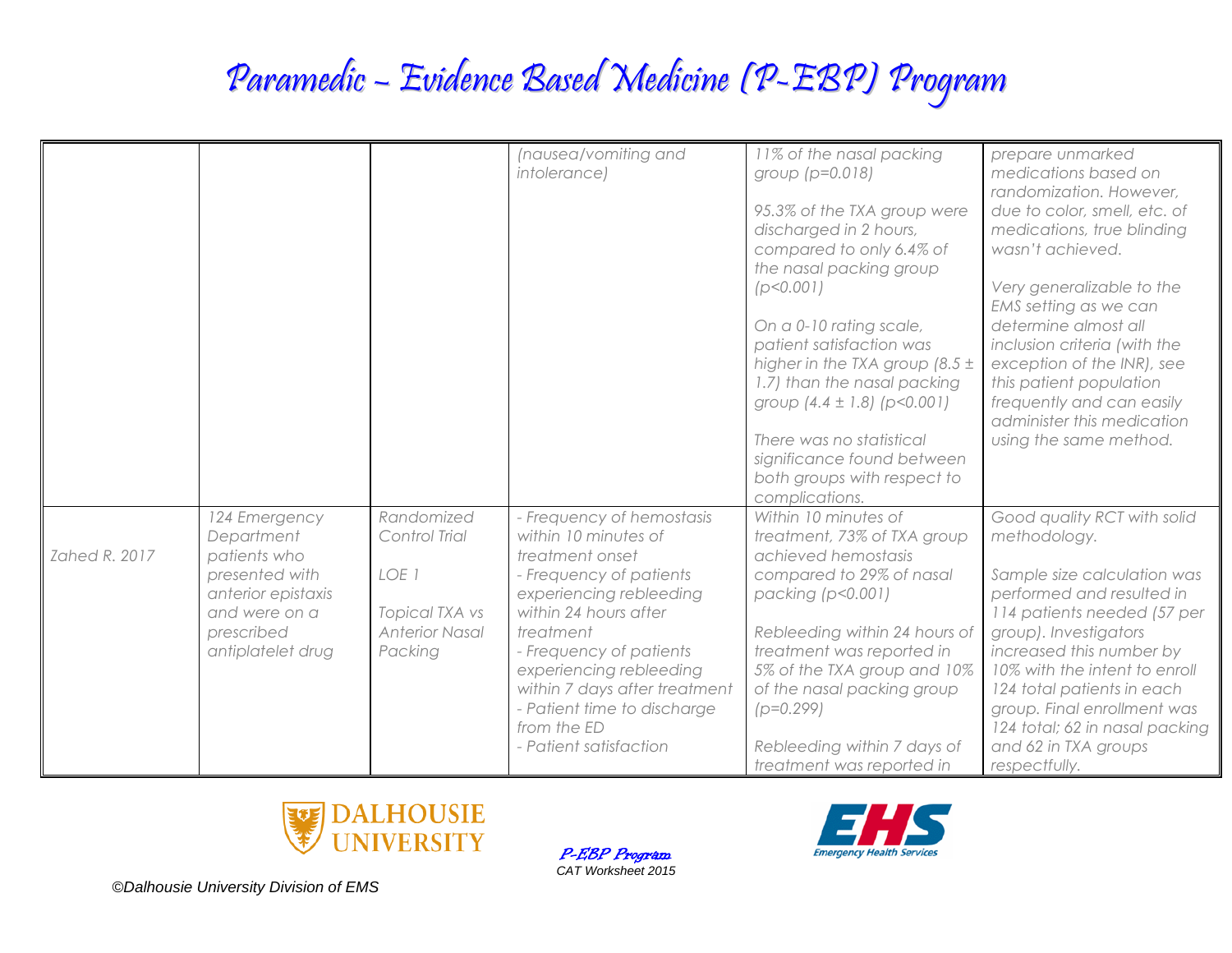| 5% of the TXA group and 21%   |                               |
|-------------------------------|-------------------------------|
| of the nasal packing group    | Randomization was             |
| $(p=0.007)$                   | performed by                  |
|                               | computational methods by      |
| 97% of the TXA group were     | research nurse in an area     |
| discharged in 2 hours,        | inaccessible to the ED        |
| compared to only 13% of the   | personnel. Due to obvious     |
| nasal packing group           | differences in # of plegets,  |
| (p<0.001)                     | consistency, colour, and      |
|                               | smell, it was not possible to |
| On a 0-10 rating scale,       | blind patients and            |
| patient satisfaction was      | physicians. However,          |
| higher in the TXA group       | analysts were blinded and     |
| (median 9, IQR 8-9.25) than   | were different than           |
| the nasal packing group       | individuals from study        |
| (median 4, IQR 3-5) (p<0.001) | investigators.                |
|                               |                               |
| There was no statistical      | It would have been            |
| significance found between    | interesting if they had       |
| both groups with respect to   | stratified the treatment      |
| complications.                | assignment by specific        |
|                               | antiplatelet medication.      |
|                               |                               |
|                               | This can be generalizable to  |
|                               | our patient population,       |
|                               | however currently we do not   |
|                               | offer ANP with plegets as a   |
|                               | treatment option. However,    |
|                               | this new treatment option     |
|                               | may also show similar         |
|                               | improved benefit over our     |
|                               | system's current standard of  |
|                               | care; that of manual          |



P-EBP Program *CAT Worksheet 2015*

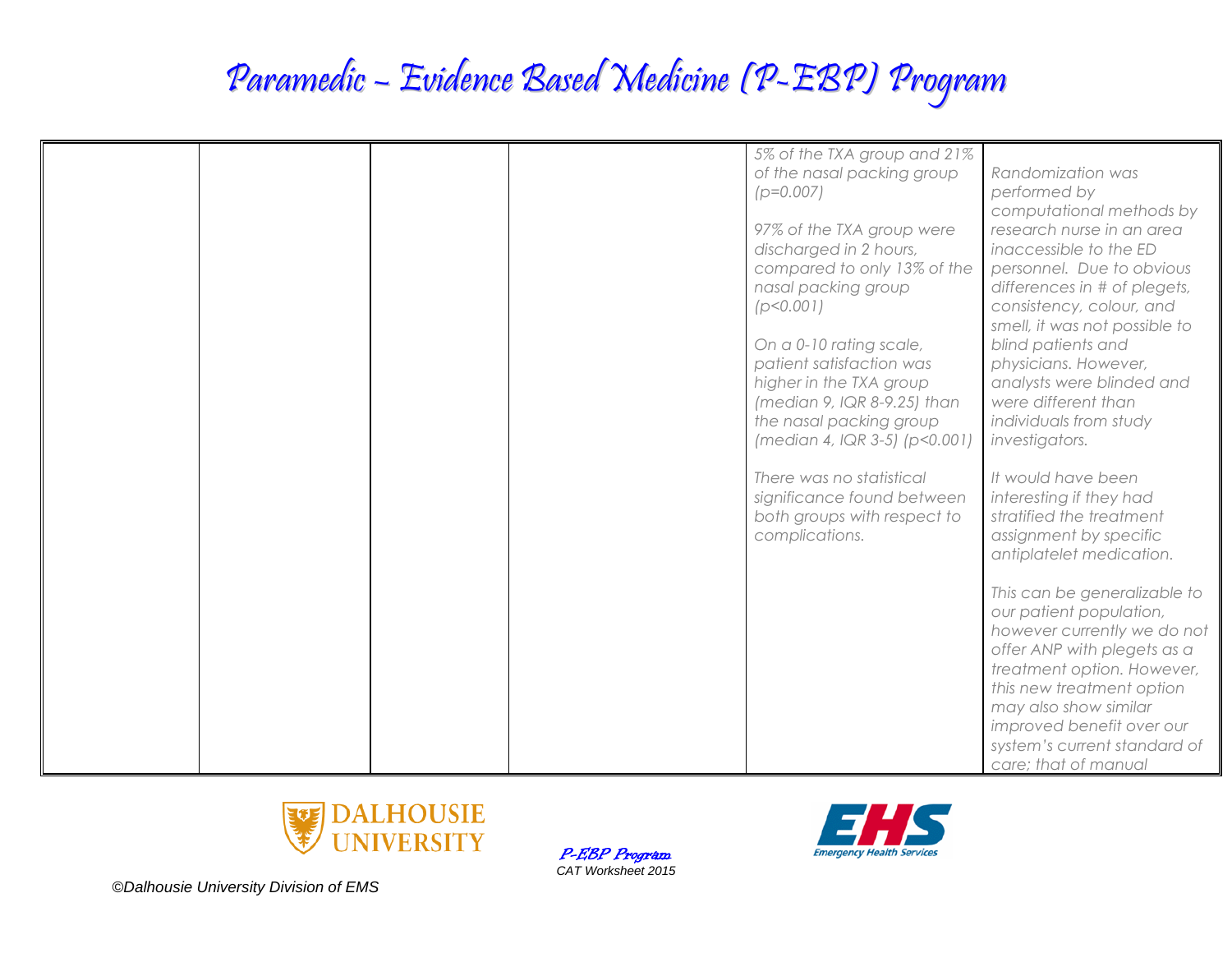|  |  | occlusion<br>UCCIUSIUI I. |
|--|--|---------------------------|
|  |  |                           |
|  |  |                           |

**Comments:** *Although my search strategy uncovered a substantial number of studies, a large portion of them assessed the value of topical TXA for bleeding in surgical setting. It appears as though in the surgical setting, TXA is a valued option with significant research supporting its use. Additionally, there were a number of studies that addressed other routes of administration of TXA, from TXA gel to intranasal spray. None of the research for these alternative routes showed any statistically significant improvement in outcomes.* 

*The two studies I reviewed for this CAT were both good quality randomized control trials with decent sample size and blinding as much as possible, given the treatment arms. Both assessed not only the cessation of hemostasis and frequency of rebleeding but also various other important outcomes such as time to discharge and patient satisfaction; all of which showed improvement with the treatment arm vs the control arm.*

*Finally, the most recent study I included also helped allay fears that can exist when administering an antifibrinolytic medication to a patient with potential antiplatelet medications already on board. The administration of TXA to these patients not only improved outcomes but had no adverse effects that could be attributed to the use of antiplatelet medications. This is important because it not only supports previous*  research of this treatment option, but also widens the potential patient population it can safely be used in.



P-EBP Program *CAT Worksheet 2015*

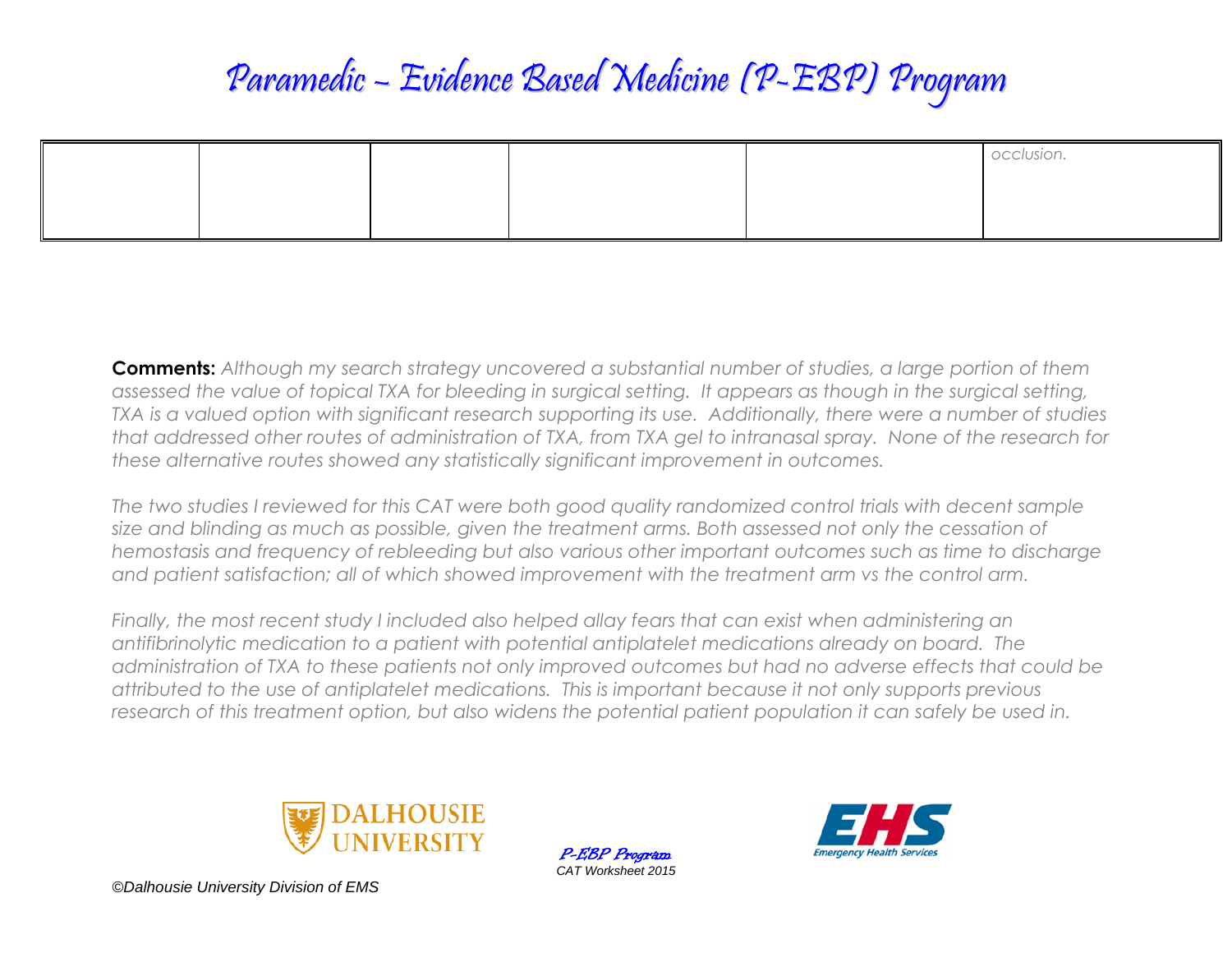**Consider:** *Although the two included studies both showed excellent improvement in multiple outcomes when treating with TXA vs the control group, there are some limitations to applying this to current practice.*

*First, the studies are based on Emergency Department patients rather than EMS, and although similar environments, the two cannot be assumed to be completely identical.* 

*Second, the control group in both studies was that of anterior nasal packing, whereas our current standard of practice is simple manual occlusion. This may affect any potential improvement when using this care option compared to the reported results from the studies. Although the use of TXA may in fact show even greater improvement when compared to manual occlusion, rather than anterior nasal packing, we cannot accurately assume that from these studies and therefore more research is needed.* 

**Clinical Bottom Line:** *Tranexamic acid's ability as a highly efficacious antifibrinolytic medication has been well documented in the literature. It has shown excellent results in hemorrhage secondary to penetrating trauma as*  well as when applied topically in the surgical setting. More recently, research has proven its effectiveness in *topical application for the emergency department epistaxis patient, however, it is still unclear if this can be applied to the prehospital patient and whether or not it will improve outcomes in that patient population.* 

#### **References:**

Zahed, R., Jazayeri, M. H. M., Naderi, A., Naderpour, Z., Saeedi, M. (2017). *Topical Tranexamic Acid Compared With Anterior Nasal Packing for Treatment of Epistaxis in Patients Taking Antiplatelet Drugs: Randomized Controlled Trial. Academic Emergency Medicine, Accepted Manuscript*

Zahed, R., Moharamzadeh, P., AlizadehArasi, S., Ghasemi, A., Saeedi, M. (2013). *A new and rapid method for* 



P-EBP Program *CAT Worksheet 2015*